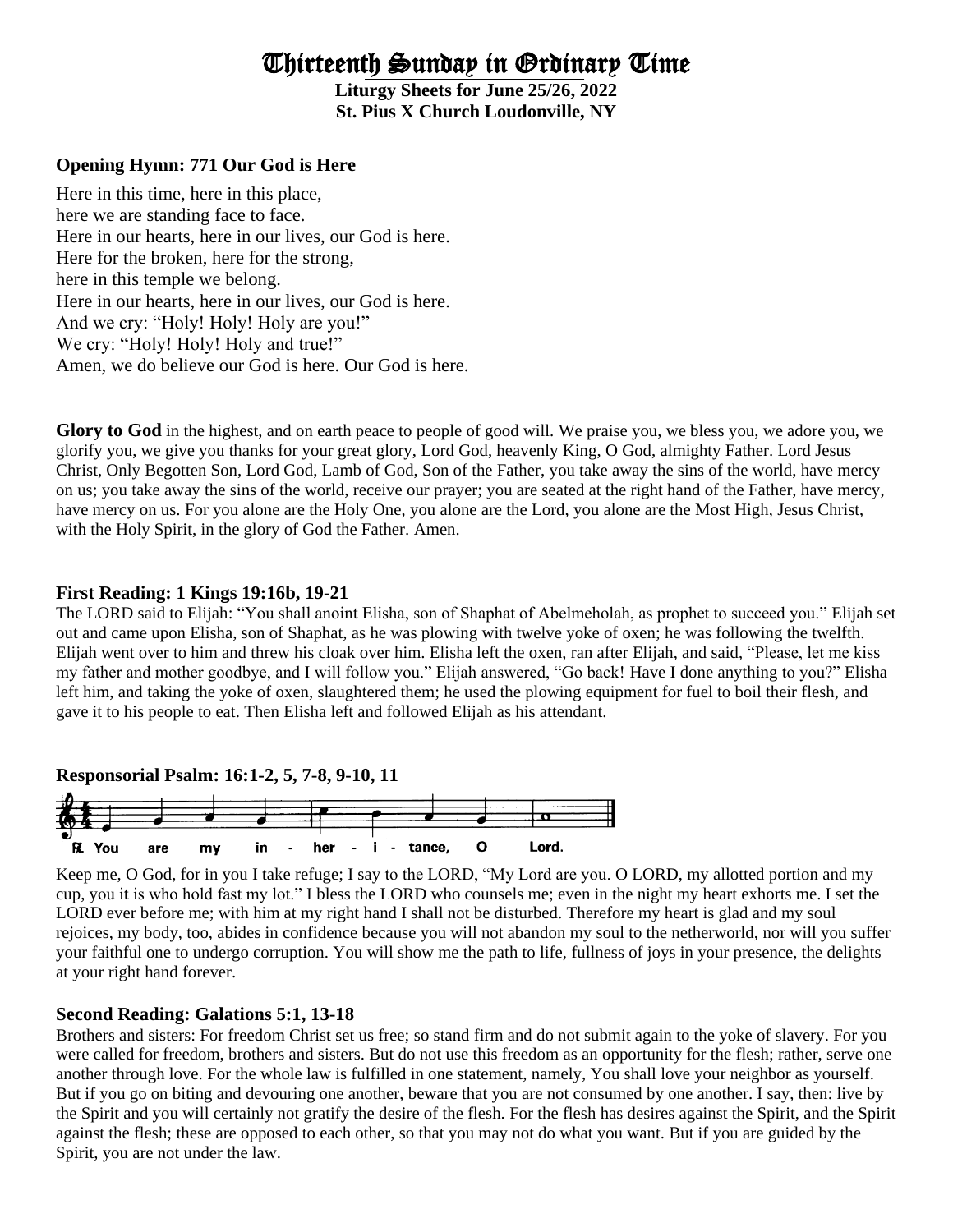# **Gospel: Luke 9:51-62**

When the days for Jesus' being taken up were fulfilled, he resolutely determined to journey to Jerusalem, and he sent messengers ahead of him. On the way they entered a Samaritan village to prepare for his reception there, but they would not welcome him because the destination of his journey was Jerusalem. When the disciples James and John saw this they asked, "Lord, do you want us to call down fire from heaven to consume them?" Jesus turned and rebuked them, and they journeyed to another village. As they were proceeding on their journey someone said to him, "I will follow you wherever you go." Jesus answered him, "Foxes have dens and birds of the sky have nests, but the Son of Man has nowhere to rest his head." And to another he said, "Follow me." But he replied, "Lord, let me go first and bury my father." But he answered him, "Let the dead bury their dead. But you, go and proclaim the kingdom of God." And another said, "I will follow you, Lord, but first let me say farewell to my family at home." To him Jesus said, "No one who sets a hand to the plow and looks to what was left behind is fit for the kingdom of God."

## **The Apostles' Creed**

I believe in God, the Father Almighty, Creator of heaven and earth, and in Jesus Christ, His only Son, our Lord, who was conceived by the Holy Spirit, born of the Virgin Mary, suffered under Pontius Pilate, was crucified, died and was buried; He descended into hell; on the third day He rose again from the dead; He ascended into heaven, and is seated at the right hand of God the Father Almighty; from there He will come to judge the living and the dead. I believe in the Holy Spirit, the Holy Catholic Church, the communion of Saints, the forgiveness of sins, the resurrection of the body, and life everlasting.

Amen.



## **Offertory Hymn (5:00, 8:00, Noon): 638 Jesu, Joy of Our Desiring**

## **Offertory Hymn (10:00): 19 Lord, I Need You**

| Verse 1        | Lord I come, I confess, Bowing here I find my rest<br>And without You I fall apart, You're the one that guides my heart                     |
|----------------|---------------------------------------------------------------------------------------------------------------------------------------------|
| <b>Chorus</b>  | Lord I need You oh I need You, Ev'ry hour I need You<br>My one defense my righteousness, Oh God how I need You                              |
| <b>Verse 2</b> | Where sin runs deep Your grace is more, Where grace is found is where You are<br>And where You are Lord I am free, Holiness is Christ in me |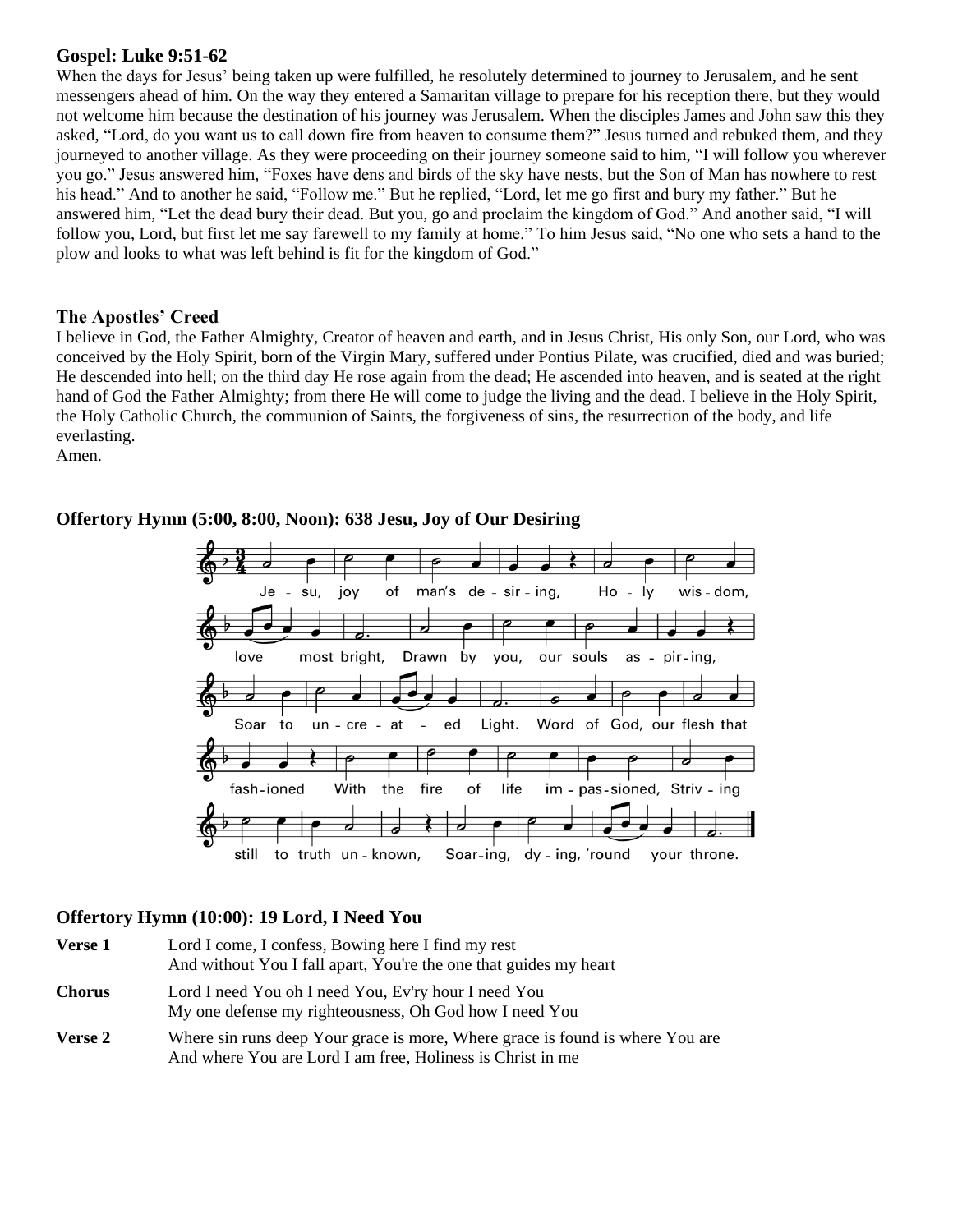

Text and music: Keith Getty and Stuart Townend, © 2001, Thankyou Music (PRS). All rights reserved. Administered by EMI CMG Publishing. Used with permission.

# **Communion Hymn: (10:00): 17 You're Beautiful**

#### **Verse 1**

I see Your face in ev'ry sunrise, The colors of the morning are inside Your eyes The world awakens in the light of the day, I look up to the sky and say, You're beautiful

## **Verse 2**

I see Your power in the moonlit night where planets are in motion and galaxies are bright We are amazed in the light of the stars, It's all proclaiming who You are, You're beautiful

# **Verse 3**

I see You there hanging on a tree, You bled and then You died And then You rose again for me Now You are sitting on Your heavenly throne, Soon we will be coming home, You're beautiful **Verse 4**

When we arrive at eternity's shore, Where death is just a memory and tears are no more We'll enter in as the wedding bells ring, Your bride will come together and we'll sing You're beautiful

I see Your face You're beautiful, You're beautiful, You're beautiful CCLI Song # 5124024 Phil Wickham © 2007 Phil Wickham Music (Admin. by BMG Rights Management [c/o Music Services, Inc.])